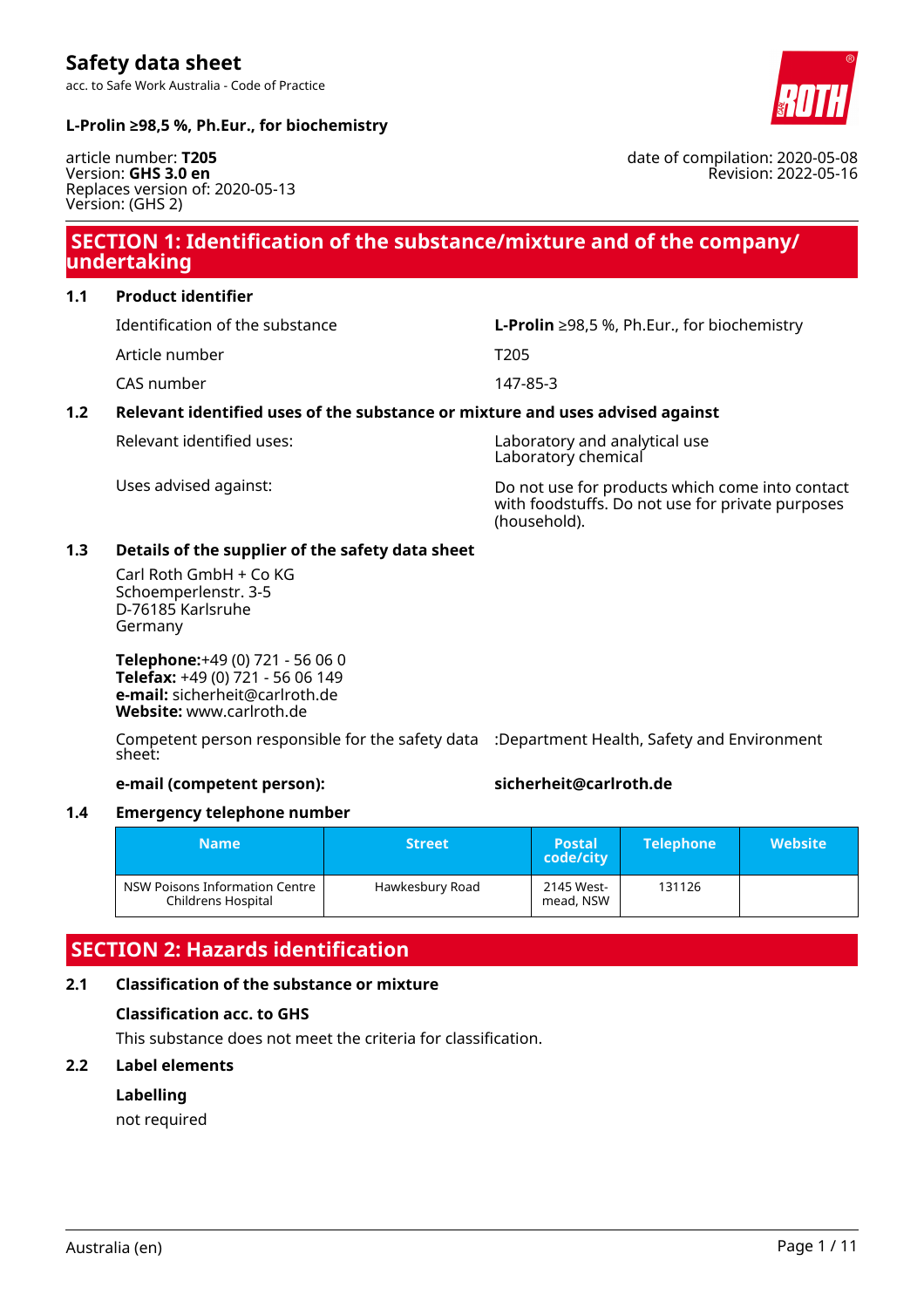acc. to Safe Work Australia - Code of Practice



#### **L-Prolin ≥98,5 %, Ph.Eur., for biochemistry**

article number: **T205**

#### **2.3 Other hazards**

#### **Results of PBT and vPvB assessment**

According to the results of its assessment, this substance is not a PBT or a vPvB.

### **SECTION 3: Composition/information on ingredients**

#### **3.1 Substances**

| Name of substance | L-Proline               |
|-------------------|-------------------------|
| Molecular formula | $C_5H_9NO_2$            |
| Molar mass        | 115.1 $9/_{\text{mol}}$ |
| CAS No            | 147-85-3                |

### **SECTION 4: First aid measures**

#### **4.1 Description of first aid measures**



#### **General notes**

No special measures are necessary.

#### **Following inhalation**

Provide fresh air. In all cases of doubt, or when symptoms persist, seek medical advice.

#### **Following skin contact**

Rinse skin with water/shower.

#### **Following eye contact**

Rinse cautiously with water for several minutes. In all cases of doubt, or when symptoms persist, seek medical advice.

#### **Following ingestion**

Rinse mouth. Call a doctor if you feel unwell.

- **4.2 Most important symptoms and effects, both acute and delayed** Symptoms and effects are not known to date.
- **4.3 Indication of any immediate medical attention and special treatment needed** none

# **SECTION 5: Firefighting measures**

**5.1 Extinguishing media**



#### **Suitable extinguishing media**

co-ordinate firefighting measures to the fire surroundings water, foam, alcohol resistant foam, dry extinguishing powder, ABC-powder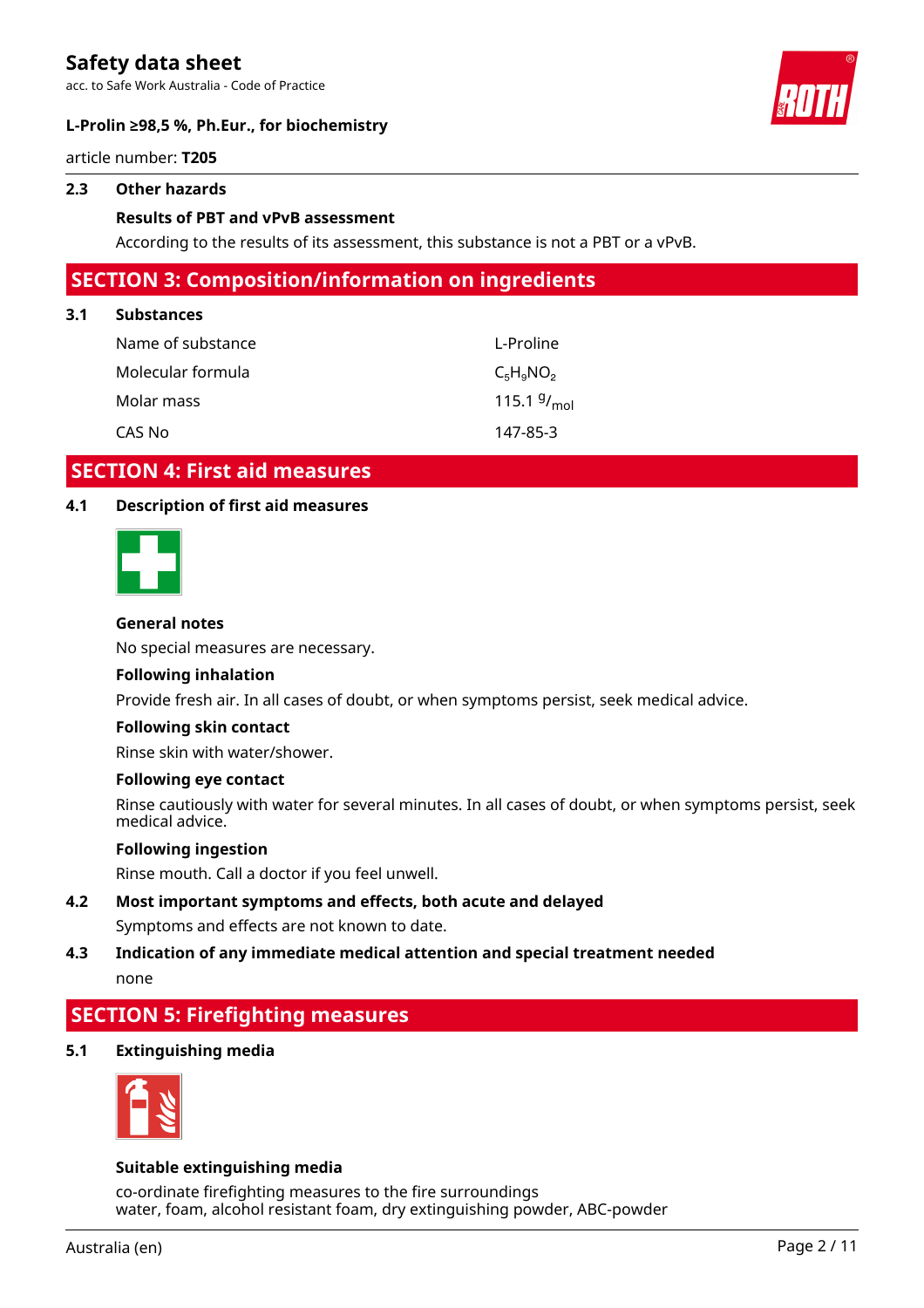acc. to Safe Work Australia - Code of Practice





#### article number: **T205**

#### **Unsuitable extinguishing media**

water jet

#### **5.2 Special hazards arising from the substance or mixture**

Combustible.

#### **Hazardous combustion products**

In case of fire may be liberated: Nitrogen oxides (NOx), Carbon monoxide (CO), Carbon dioxide (CO₂)

#### **5.3 Advice for firefighters**

In case of fire and/or explosion do not breathe fumes. Fight fire with normal precautions from a reasonable distance. Wear self-contained breathing apparatus.

# **SECTION 6: Accidental release measures**

**6.1 Personal precautions, protective equipment and emergency procedures**



#### **For non-emergency personnel**

No special measures are necessary.

**6.2 Environmental precautions**

Keep away from drains, surface and ground water.

#### **6.3 Methods and material for containment and cleaning up**

#### **Advice on how to contain a spill**

Covering of drains. Take up mechanically.

#### **Advice on how to clean up a spill**

Take up mechanically.

#### **Other information relating to spills and releases**

Place in appropriate containers for disposal.

#### **6.4 Reference to other sections**

Hazardous combustion products: see section 5. Personal protective equipment: see section 8. Incompatible materials: see section 10. Disposal considerations: see section 13.

# **SECTION 7: Handling and storage**

#### **7.1 Precautions for safe handling**

No special measures are necessary.

#### **Advice on general occupational hygiene**

Keep away from food, drink and animal feedingstuffs.

#### **7.2 Conditions for safe storage, including any incompatibilities**

Store in a dry place.

#### **Incompatible substances or mixtures**

Observe hints for combined storage.

#### **Consideration of other advice:**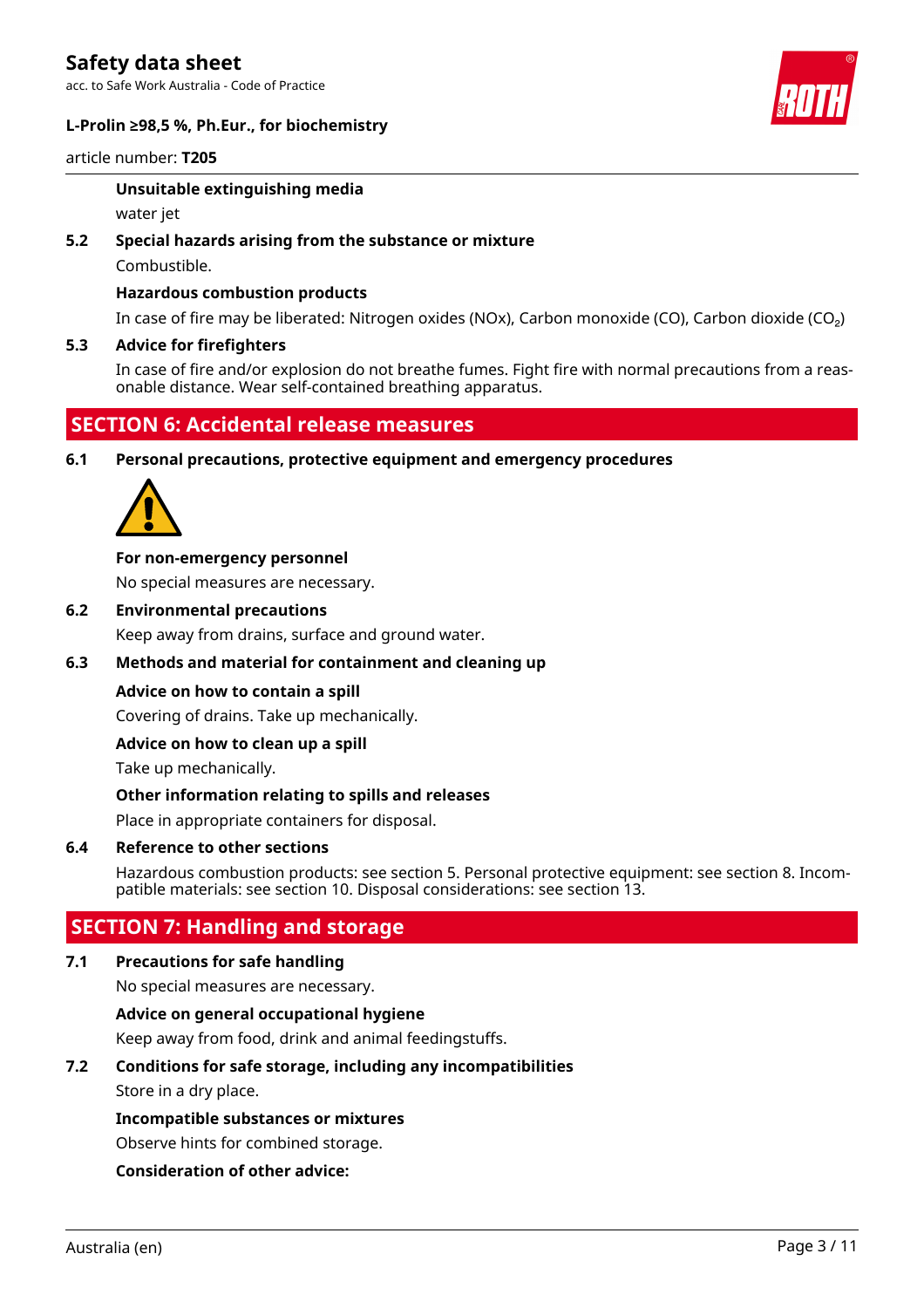acc. to Safe Work Australia - Code of Practice



#### **L-Prolin ≥98,5 %, Ph.Eur., for biochemistry**

article number: **T205**

#### **Specific designs for storage rooms or vessels**

Recommended storage temperature: 15 – 25 °C

#### **7.3 Specific end use(s)**

No information available.

### **SECTION 8: Exposure controls/personal protection**

#### **8.1 Control parameters**

#### **National limit values**

#### **Occupational exposure limit values (Workplace Exposure Limits)**

This information is not available.

#### **Human health values**

#### **Relevant DNELs and other threshold levels**

| <b>Endpoint</b> | <b>Threshold</b><br><b>level</b> | <b>Protection goal,</b><br>route of exposure | Used in           | <b>Exposure time</b>       |
|-----------------|----------------------------------|----------------------------------------------|-------------------|----------------------------|
| <b>DNEL</b>     | 488.9 mg/m <sup>3</sup>          | human, inhalatory                            | worker (industry) | chronic - systemic effects |
| <b>DNEL</b>     | 693.3 mg/kg<br>bw/day            | human, dermal                                | worker (industry) | chronic - systemic effects |

#### **Environmental values**

|               | Relevant PNECs and other threshold levels |                   |                                 |                              |  |
|---------------|-------------------------------------------|-------------------|---------------------------------|------------------------------|--|
| End-<br>point | <b>Threshold</b><br><b>level</b>          | <b>Organism</b>   | 'Environmental com-<br>partment | <b>Exposure time</b>         |  |
| <b>PNEC</b>   | $50 \frac{mg}{l}$                         | aquatic organisms | sewage treatment plant<br>(STP) | short-term (single instance) |  |

#### **8.2 Exposure controls**

#### **Individual protection measures (personal protective equipment)**

#### **Eye/face protection**



Use safety goggle with side protection.

#### **Skin protection**



#### **• hand protection**

Wear suitable gloves. Chemical protection gloves are suitable, which are tested according to EN 374.

#### **• type of material**

NBR (Nitrile rubber)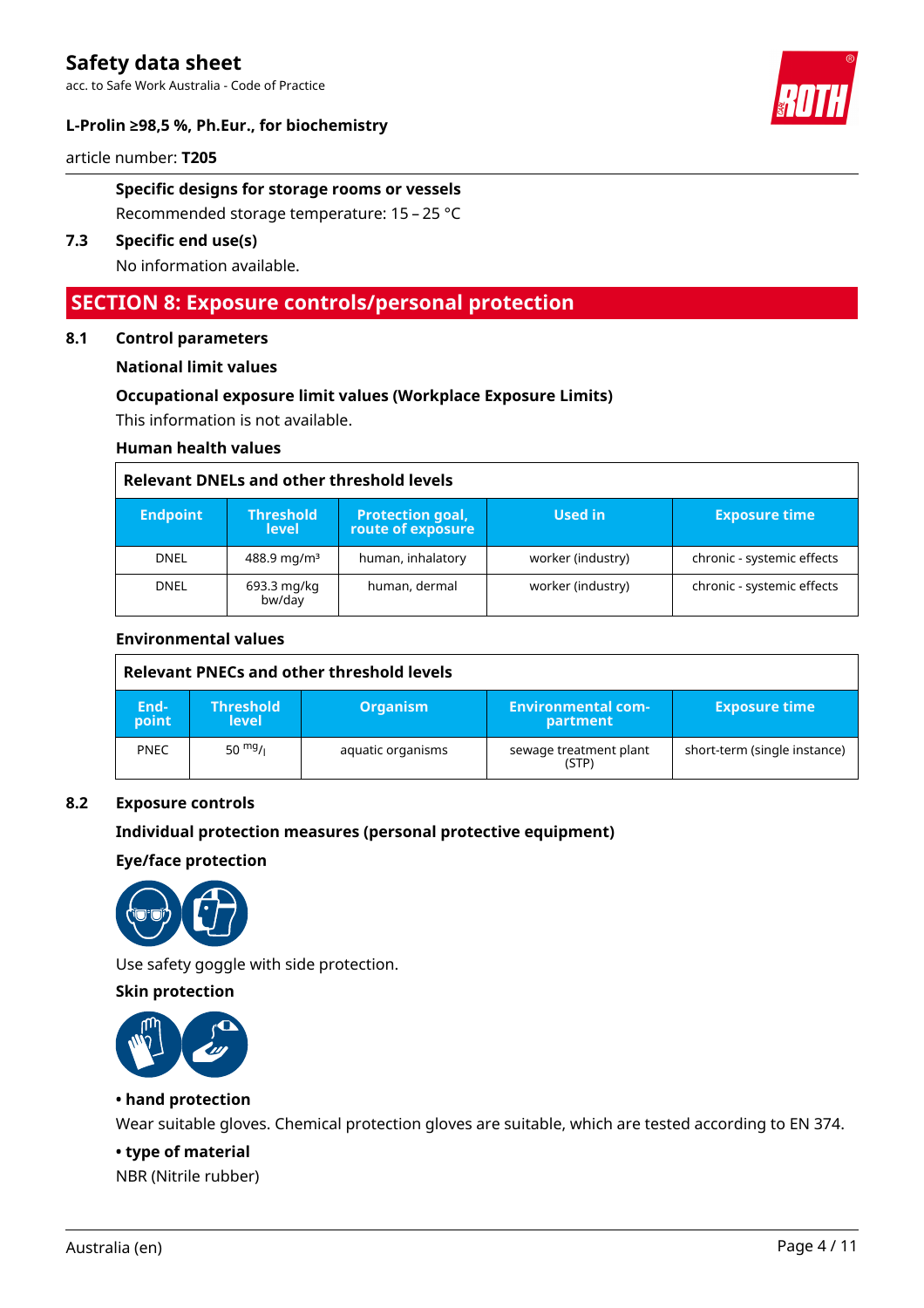acc. to Safe Work Australia - Code of Practice



#### **L-Prolin ≥98,5 %, Ph.Eur., for biochemistry**

article number: **T205**

#### **• material thickness**

>0,11 mm

#### **• breakthrough times of the glove material**

>480 minutes (permeation: level 6)

#### **• other protection measures**

Take recovery periods for skin regeneration. Preventive skin protection (barrier creams/ointments) is recommended.

#### **Respiratory protection**



Respiratory protection necessary at: Dust formation. Particulate filter device (EN 143). P1 (filters at least 80 % of airborne particles, colour code: White).

#### **Environmental exposure controls**

Keep away from drains, surface and ground water.

# **SECTION 9: Physical and chemical properties**

#### **9.1 Information on basic physical and chemical properties**

| Physical state                                              | solid                                                        |
|-------------------------------------------------------------|--------------------------------------------------------------|
| Form                                                        | powder, crystalline                                          |
| Colour                                                      | white                                                        |
| Odour                                                       | odourless                                                    |
| Melting point/freezing point                                | 221 °C at 1,013 hPa (slow decomposition) (ECHA)              |
| Boiling point or initial boiling point and boiling<br>range | not determined                                               |
| Flammability                                                | this material is combustible, but will not ignite<br>readily |
| Lower and upper explosion limit                             | not determined                                               |
| Flash point                                                 | not applicable                                               |
| Auto-ignition temperature                                   | not determined                                               |
| Decomposition temperature                                   | $>220$ °C                                                    |
| pH (value)                                                  | 5 – 7 (in aqueous solution: 100 $9/1$ , 20 °C)               |
| Kinematic viscosity                                         | not relevant                                                 |
| Solubility(ies)                                             |                                                              |
| Water solubility                                            | ~1,500 $9/$ at 20 °C                                         |
| Partition coefficient                                       |                                                              |
| Partition coefficient n-octanol/water (log value):          | -2.54 (pH value: 7, 20 °C) (ECHA)                            |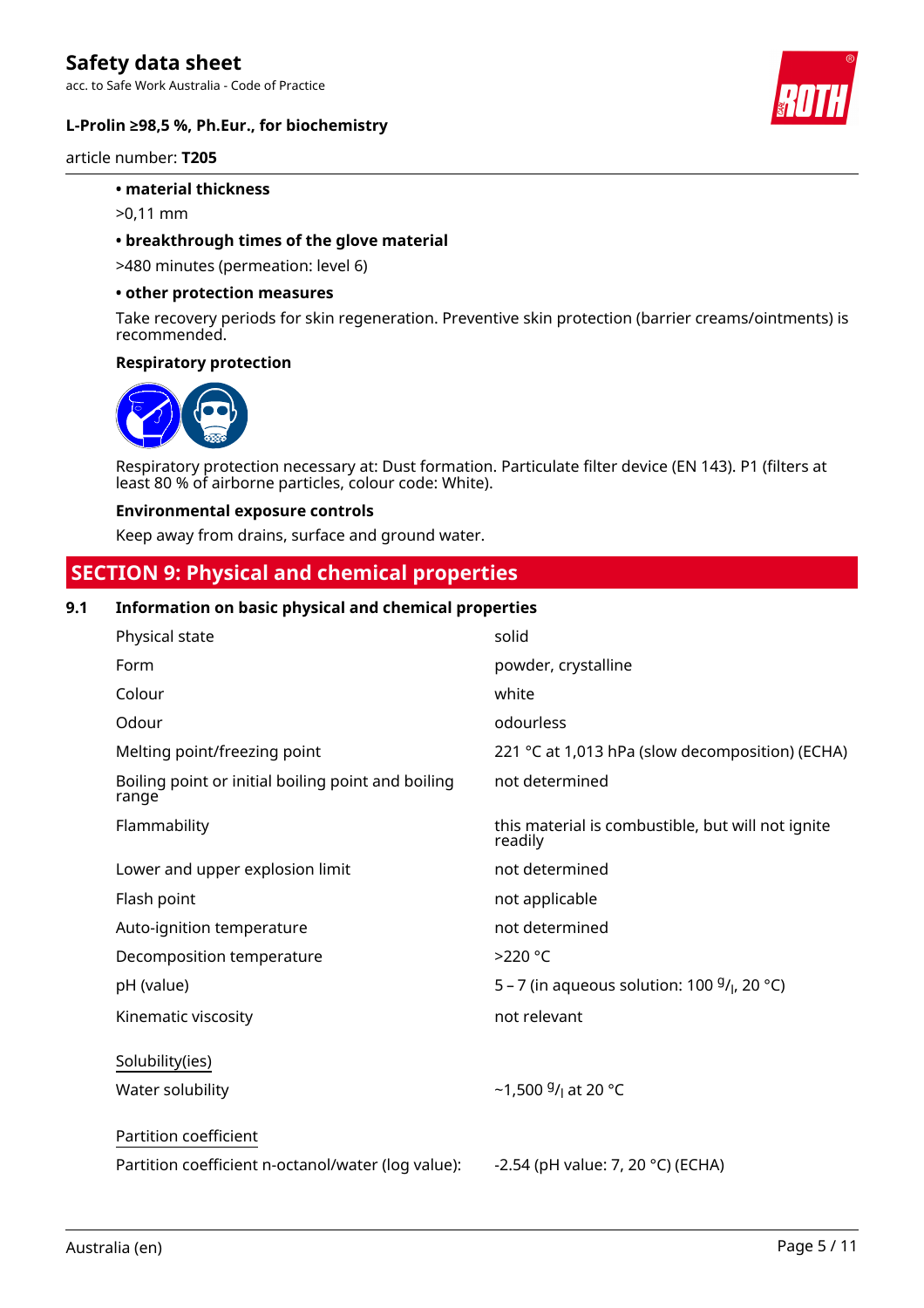acc. to Safe Work Australia - Code of Practice

#### **L-Prolin ≥98,5 %, Ph.Eur., for biochemistry**

article number: **T205**



|     | Vapour pressure                                        | not determined                                                 |
|-----|--------------------------------------------------------|----------------------------------------------------------------|
|     | Density and/or relative density                        |                                                                |
|     | Density                                                | 1.37 $9/cm^3$                                                  |
|     | Relative vapour density                                | information on this property is not available                  |
|     | Particle characteristics                               | No data available.                                             |
|     |                                                        |                                                                |
|     | Other safety parameters                                |                                                                |
|     | Oxidising properties                                   | none                                                           |
| 9.2 | <b>Other information</b>                               |                                                                |
|     | Information with regard to physical hazard<br>classes: | hazard classes acc. to GHS<br>(physical hazards): not relevant |
|     | Other safety characteristics:                          | There is no additional information.                            |

# **SECTION 10: Stability and reactivity**

#### **10.1 Reactivity**

The product in the delivered form is not dust explosion capable; the enrichment of fine dust however leads to the danger of dust explosion.

#### **10.2 Chemical stability**

The material is stable under normal ambient and anticipated storage and handling conditions of temperature and pressure.

#### **10.3 Possibility of hazardous reactions**

**Violent reaction with:** strong oxidiser

#### **10.4 Conditions to avoid**

Keep away from heat. Decompostion takes place from temperatures above: >220 °C.

#### **10.5 Incompatible materials**

There is no additional information.

#### **10.6 Hazardous decomposition products**

Hazardous combustion products: see section 5.

# **SECTION 11: Toxicological information**

#### **11.1 Information on toxicological effects**

#### **Classification acc. to GHS**

This substance does not meet the criteria for classification.

#### **Acute toxicity**

Shall not be classified as acutely toxic.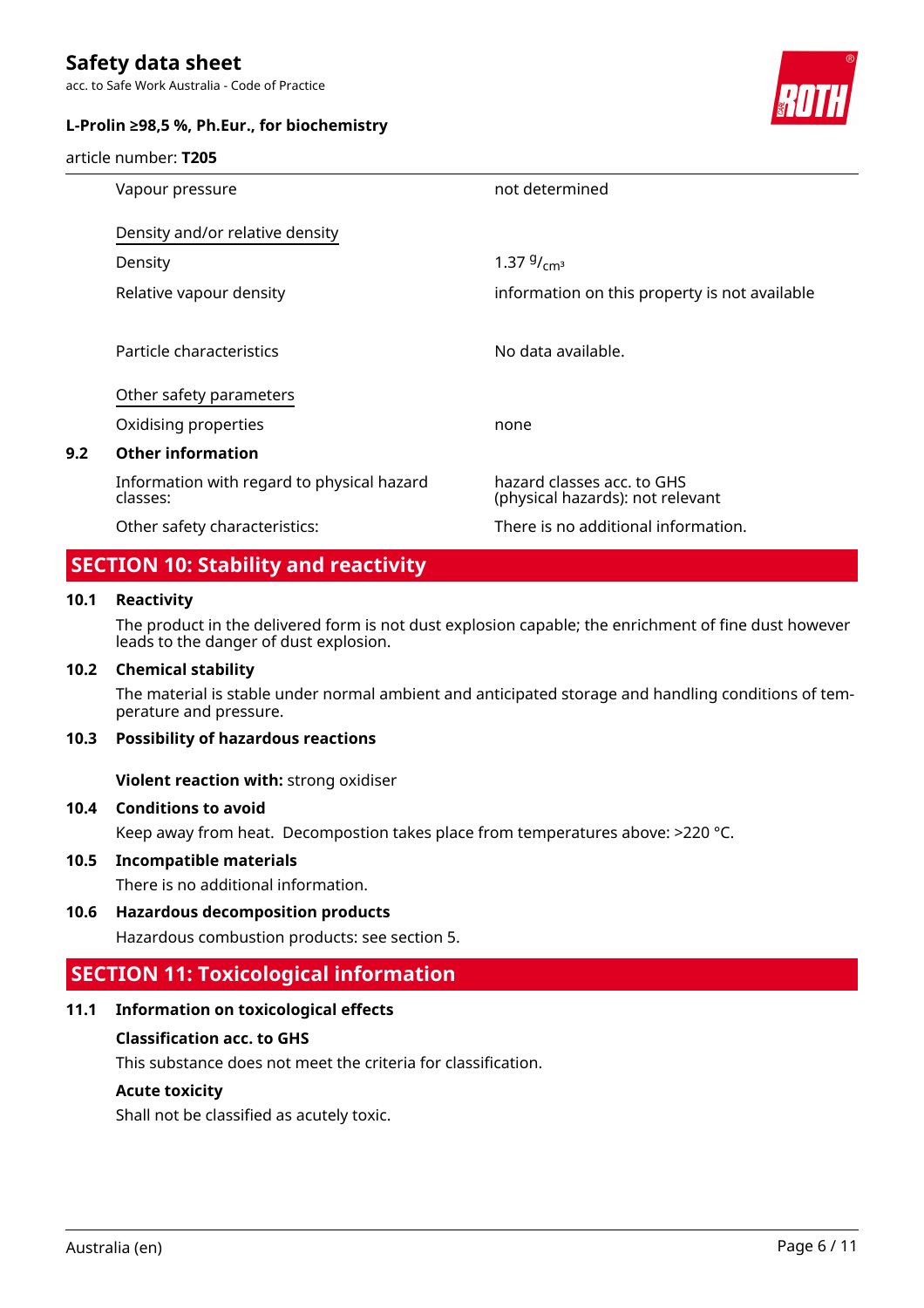acc. to Safe Work Australia - Code of Practice



### **L-Prolin ≥98,5 %, Ph.Eur., for biochemistry**

#### article number: **T205**

 $\overline{a}$ 

| <b>Acute toxicity</b> |                 |                        |                |               |               |
|-----------------------|-----------------|------------------------|----------------|---------------|---------------|
| <b>Exposure route</b> | <b>Endpoint</b> | <b>Value</b>           | <b>Species</b> | <b>Method</b> | <b>Source</b> |
| oral                  | LD50            | $>5,110 \frac{mg}{kg}$ | rat            |               | <b>ECHA</b>   |

#### **Skin corrosion/irritation**

Shall not be classified as corrosive/irritant to skin.

#### **Serious eye damage/eye irritation**

Shall not be classified as seriously damaging to the eye or eye irritant.

#### **Respiratory or skin sensitisation**

Shall not be classified as a respiratory or skin sensitiser.

#### **Germ cell mutagenicity**

Shall not be classified as germ cell mutagenic.

#### **Carcinogenicity**

Shall not be classified as carcinogenic.

#### **Reproductive toxicity**

Shall not be classified as a reproductive toxicant.

#### **Specific target organ toxicity - single exposure**

Shall not be classified as a specific target organ toxicant (single exposure).

#### **Specific target organ toxicity - repeated exposure**

Shall not be classified as a specific target organ toxicant (repeated exposure).

#### **Aspiration hazard**

Shall not be classified as presenting an aspiration hazard.

#### **Symptoms related to the physical, chemical and toxicological characteristics**

#### **• If swallowed**

Data are not available.

#### **• If in eyes**

Data are not available.

#### **• If inhaled**

Data are not available.

#### **• If on skin**

Data are not available.

#### **• Other information**

Health effects are not known. This information is based upon the present state of our knowledge.

# **11.2 Endocrine disrupting properties**

Not listed.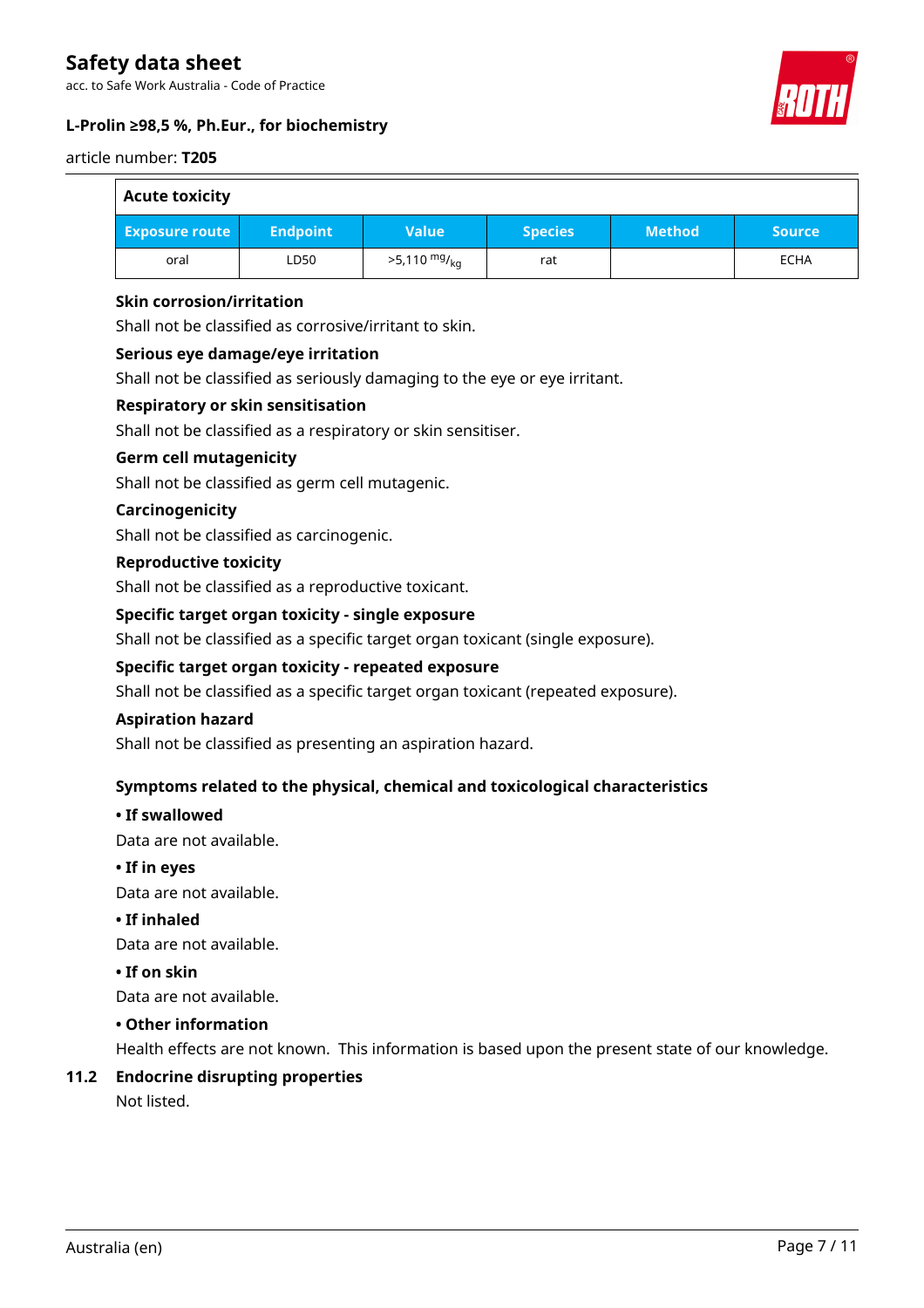acc. to Safe Work Australia - Code of Practice



### **L-Prolin ≥98,5 %, Ph.Eur., for biochemistry**

#### article number: **T205**

# **SECTION 12: Ecological information**

#### **12.1 Toxicity**

| <b>Aquatic toxicity (acute)</b> |                     |                       |               |                         |  |
|---------------------------------|---------------------|-----------------------|---------------|-------------------------|--|
| <b>Endpoint</b>                 | <b>Value</b>        | <b>Species</b>        | <b>Source</b> | <b>Exposure</b><br>time |  |
| <b>LC50</b>                     | 10,500 $mg/$        | fish                  | <b>ECHA</b>   | 96 h                    |  |
| <b>EC50</b>                     | $>100 \frac{mg}{l}$ | aquatic invertebrates | <b>ECHA</b>   | 48 h                    |  |

#### **Biodegradation**

The substance is readily biodegradable.

#### **12.2 Process of degradability**

Theoretical Oxygen Demand with nitrification: 2.015 <sup>mg</sup>/<sub>mg</sub> Theoretical Oxygen Demand: 1.529  $_{\text{mg}}^{\text{mg}}$ /<sub>mg</sub> Theoretical Carbon Dioxide: 1.911 <sup>mg</sup>/<sub>mg</sub>

#### **12.3 Bioaccumulative potential**

Does not significantly accumulate in organisms.

| -2.54 (pH value: 7, 20 °C) (ECHA)<br>  n-octanol/water (log KOW) |
|------------------------------------------------------------------|
|------------------------------------------------------------------|

#### **12.4 Mobility in soil**

| Henry's law constant | $\left(0^{Pa} \frac{m^3}{mol} \right)$ at 25 °C (ECHA) |
|----------------------|--------------------------------------------------------|
|----------------------|--------------------------------------------------------|

#### **12.5 Results of PBT and vPvB assessment**

Data are not available.

#### **12.6 Endocrine disrupting properties**

Not listed.

#### **12.7 Other adverse effects**

Data are not available.

# **SECTION 13: Disposal considerations**

#### **13.1 Waste treatment methods**



Consult the appropriate local waste disposal expert about waste disposal.

#### **Sewage disposal-relevant information**

Do not empty into drains.

#### **13.3 Remarks**

Waste shall be separated into the categories that can be handled separately by the local or national waste management facilities. Please consider the relevant national or regional provisions.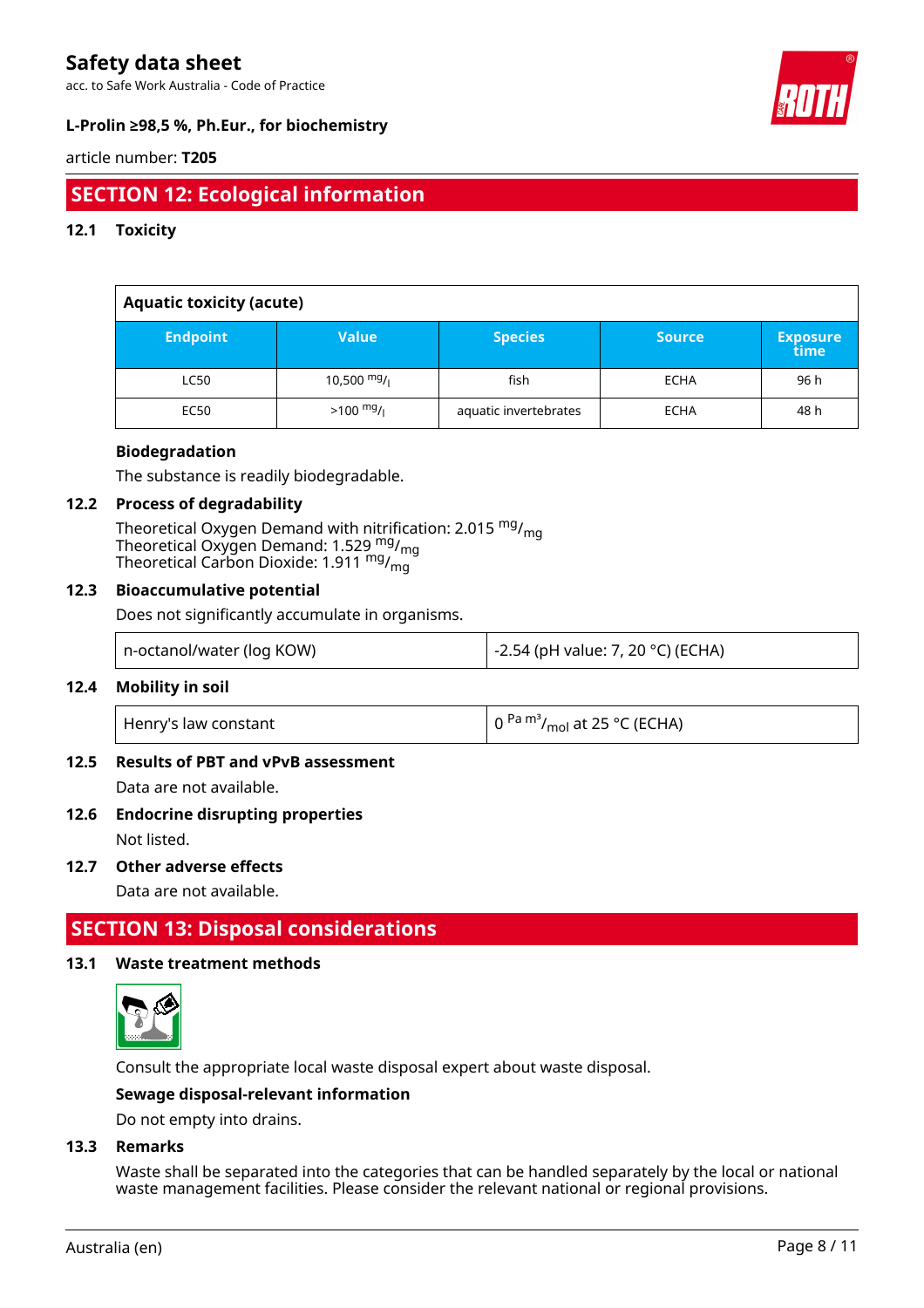acc. to Safe Work Australia - Code of Practice



#### **L-Prolin ≥98,5 %, Ph.Eur., for biochemistry**

article number: **T205**

# **SECTION 14: Transport information**

- 
- **14.2 UN proper shipping name** not assigned
- **14.3 Transport hazard class(es)** not assigned
- **14.4 Packing group not assigned**
- 
- **14.1 UN number 14.1 UN** number
	-
	-
	-

**14.5 Environmental hazards** non-environmentally hazardous acc. to the dangerous goods regulations

- **14.6 Special precautions for user** There is no additional information.
- **14.7 Transport in bulk according to IMO instruments** The cargo is not intended to be carried in bulk.

#### **14.8 Information for each of the UN Model Regulations**

**Transport informationNational regulationsAdditional information(UN RTDG)** Not subject to transport regulations. UN RTDG

**International Maritime Dangerous Goods Code (IMDG) - Additional information** Not subject to IMDG.

**International Civil Aviation Organization (ICAO-IATA/DGR) - Additional information** Not subject to ICAO-IATA.

# **SECTION 15: Regulatory information**

**15.1 Safety, health and environmental regulations/legislation specific for the substance or mixture** There is no additional information.

#### **National regulations(Australia)**

#### **Australian Inventory of Chemical Substances(AICS)**

Substance is listed.

#### **Other information**

Directive 94/33/EC on the protection of young people at work. Observe employment restrictions under the Maternity Protection Directive (92/85/EEC) for expectant or nursing mothers.

#### **National inventories**

| <b>Country</b> | <b>Inventory</b> | <b>Status</b>       |
|----------------|------------------|---------------------|
| AU             | AIIC             | substance is listed |
| CA             | <b>DSL</b>       | substance is listed |
| <b>CN</b>      | <b>IECSC</b>     | substance is listed |
| <b>EU</b>      | <b>ECSI</b>      | substance is listed |
| <b>EU</b>      | REACH Req.       | substance is listed |
| JP             | <b>CSCL-ENCS</b> | substance is listed |
| <b>KR</b>      | KECI             | substance is listed |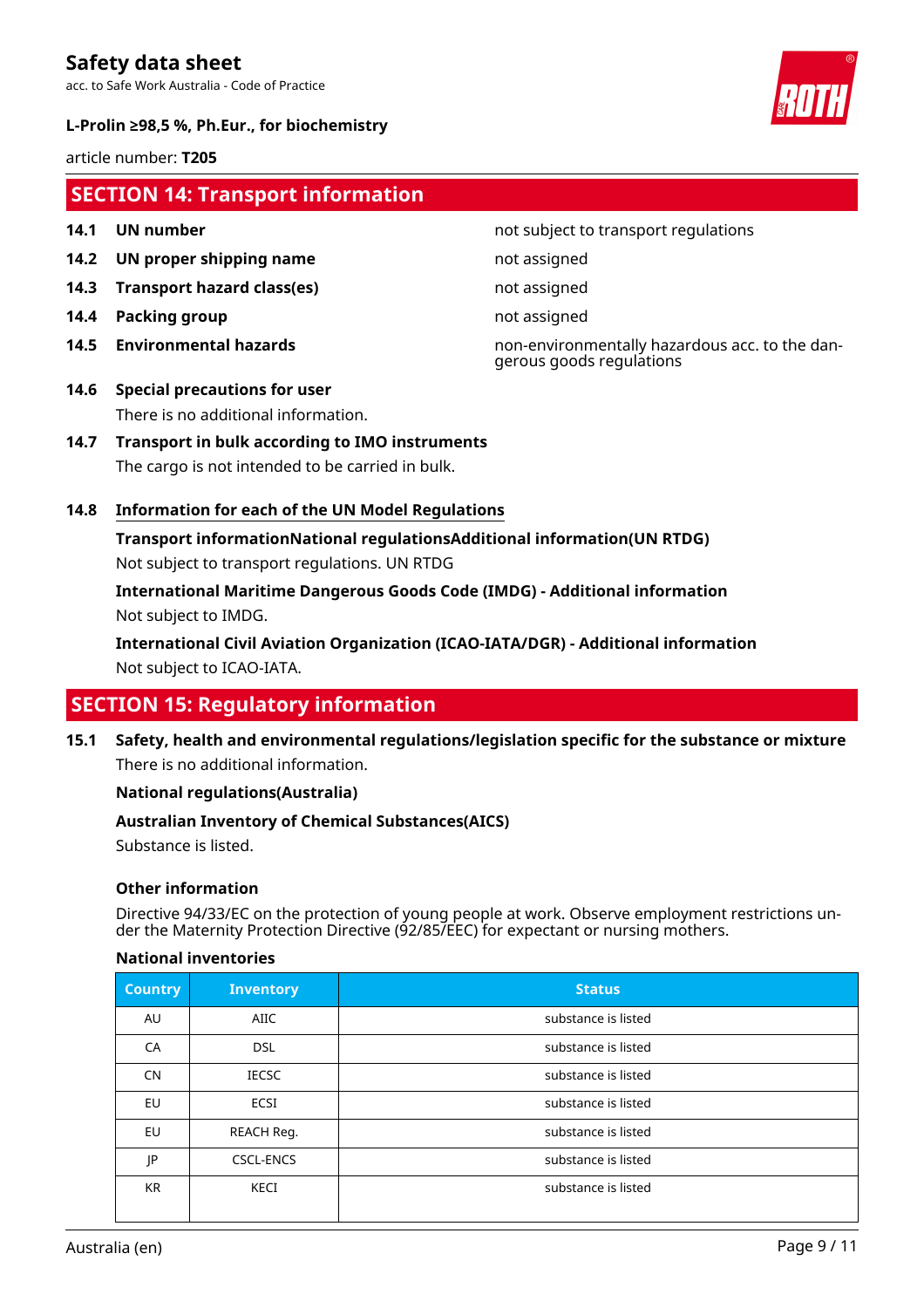acc. to Safe Work Australia - Code of Practice



### **L-Prolin ≥98,5 %, Ph.Eur., for biochemistry**

#### article number: **T205**

| <b>Country</b>                                                                                                                                                                                                                                                                                                                                                                                                                                                                                                        | Inventory    | <b>Status</b>       |
|-----------------------------------------------------------------------------------------------------------------------------------------------------------------------------------------------------------------------------------------------------------------------------------------------------------------------------------------------------------------------------------------------------------------------------------------------------------------------------------------------------------------------|--------------|---------------------|
| NZ.                                                                                                                                                                                                                                                                                                                                                                                                                                                                                                                   | <b>NZIOC</b> | substance is listed |
| <b>PH</b>                                                                                                                                                                                                                                                                                                                                                                                                                                                                                                             | <b>PICCS</b> | substance is listed |
| <b>TW</b>                                                                                                                                                                                                                                                                                                                                                                                                                                                                                                             | <b>TCSI</b>  | substance is listed |
| US                                                                                                                                                                                                                                                                                                                                                                                                                                                                                                                    | <b>TSCA</b>  | substance is listed |
| Legend<br>Australian Inventory of Industrial Chemicals<br>AIIC<br>List of Existing and New Chemical Substances (CSCL-ENCS)<br>CSCL-ENCS<br>Domestic Substances List (DSL)<br>DSL<br>ECSI<br>EC Substance Inventory (EINECS, ELINCS, NLP)<br>Inventory of Existing Chemical Substances Produced or Imported in China<br><b>IECSC</b><br>KECI<br>Korea Existing Chemicals Inventory<br>New Zealand Inventory of Chemicals<br>NZIoC<br>Philippine Inventory of Chemicals and Chemical Substances (PICCS)<br><b>PICCS</b> |              |                     |

### **15.2 Chemical Safety Assessment**

No Chemical Safety Assessment has been carried out for this substance.

# **SECTION 16: Other information**

REACH Reg. REACH registered substances TCSI Taiwan Chemical Substance Inventory

TSCA Toxic Substance Control Act

#### **Indication of changes (revised safety data sheet)**

#### Alignment to regulation: Globally Harmonized System of Classification and Labelling of Chemicals ("Purple book").

Restructuring: section 9, section 14

| <b>Section</b> | <b>Former entry (text/value)</b>                                                                                                                                                                                  | <b>Actual entry (text/value)</b>                                                                                             | Safety-<br>relev-<br>ant |
|----------------|-------------------------------------------------------------------------------------------------------------------------------------------------------------------------------------------------------------------|------------------------------------------------------------------------------------------------------------------------------|--------------------------|
| 2.1            | Classification acc. to GHS:<br>This substance does not meet the criteria for<br>classification in accordance with Regulation No<br>1272/2008/EC. This substance does not meet<br>the criteria for classification. | Classification acc. to GHS:<br>This substance does not meet the criteria for<br>classification.                              | yes                      |
| 2.2            | Signal word:<br>not required                                                                                                                                                                                      |                                                                                                                              | yes                      |
| 2.3            | Other hazards:<br>There is no additional information.                                                                                                                                                             | Other hazards                                                                                                                | yes                      |
| 2.3            |                                                                                                                                                                                                                   | Results of PBT and vPvB assessment:<br>According to the results of its assessment, this<br>substance is not a PBT or a vPvB. | yes                      |

#### **Abbreviations and acronyms**

| Abbr.         | <b>Descriptions of used abbreviations</b>                                                                                                                                           |
|---------------|-------------------------------------------------------------------------------------------------------------------------------------------------------------------------------------|
| CAS           | Chemical Abstracts Service (service that maintains the most comprehensive list of chemical substances)                                                                              |
| DGR.          | Dangerous Goods Regulations (see IATA/DGR)                                                                                                                                          |
| DNEL          | Derived No-Effect Level                                                                                                                                                             |
| EC50          | Effective Concentration 50 %. The EC50 corresponds to the concentration of a tested substance causing<br>50 % changes in response (e.g. on growth) during a specified time interval |
| <b>EINECS</b> | European Inventory of Existing Commercial Chemical Substances                                                                                                                       |